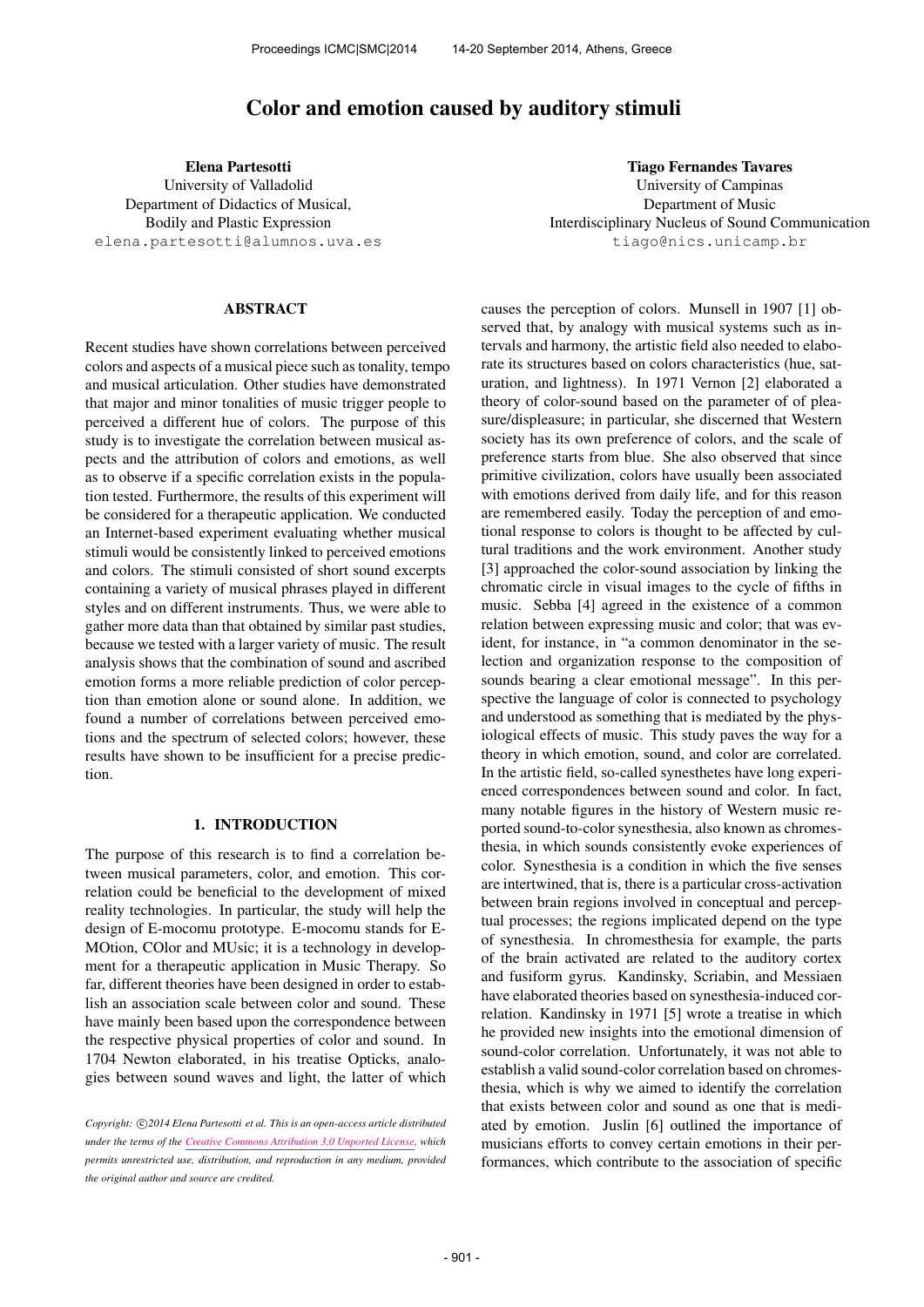musical characteristics with particular emotions. More recently, this emotional dimension of musical perception has been taken into account in diverse experiments that consider the relation between music and color. A previous experiment [7], that considered all three variables, linked basic emotions to different parameters of tempo and musical writing to set emotional coloring of performances, while other studies [8, 9], shown that minor and major tonalities are related to darker and lighter colors and associated with negative and positive emotions, respectively. Yet another experiment that involved music, emotion and color found a significant correlation between emotional characteristics and color components (hue, saturation, and brightness). The author proposes an interface called ExpressinBall, for a graphic visualization of music performances [10]. A different study [11] examined the correlation between color and emotion following the theory of ecological valence. In this study, peoples color preferences was shown to be affected by their preferences for material objects. A previous experiment [12] shown the importance of considering the affective response in order to grasp the association of color and music. A more recent experiment from 2013 [13] revealed that tempo in music is a crucial variable to be considered in sound-color association. In addition, other studies [14, 15] of color preferences proposed a two-level theory of color-emotion and urge us to consider responses across cultures in order to assess associations between emotion and hue; as well as concepts of harmonic-disharmonic in music. In our study, we detailed the preferences of the listeners in an attempt to establish a more solid correlation between musical properties, emotional experiences, and color perception. We performed an Internet-based experiment, in which users were asked to access a website, listen to musical stimuli, and answer what emotions (from six predefined choices) were triggered, as well as what color (from a color wheel with millions of choices available) was perceived as most related to those stimuli. The participants chose the colors by dragging a cursor and clicking on the appropriate one. Using the website, we were able to gather 981 data points, which is significantly more than previous individual experiments. Hence we verified that there is evidence of correlation between the stimuli and the perceived emotion; however, no correlation with color was found.

## 2. METHODOLOGY

#### 2.1 Participants

Our online questionnaire with musical stimuli could be accessed and completed anonymously. We advertised our experiment through online communities at the University of Campinas and in a social network. The participants, therefore, presented diverse cultural backgrounds, age and gender. Each participant was assigned a random audio excerpt and asked which emotions and what color he or she would attribute to that excerpt.

#### 2.2 Structure

We proposed six different emotional states: anger, happiness, melancholy, arouse, relaxation, and apprehension. Each listener could choose more than one emotion for each stimulus. Also, listeners could choose colors from a color wheel with millions of different hue, saturation, and lightness shades available. The stimuli could be listened to as many times as the user wanted. The audio excerpts used were taken from popular music, such as jazz and rock, solos by unaccompanied instruments, and the Ode of Joy. While we offered audio excerpts that ranged from classical to popular music, we also introduced a different set of emotions to the listener, to maintain this diversity across variables, because one excerpt of music may stimulate more than one emotion per time.

### 2.3 Procedure

The experiment was executed using a website which could be accessed from any location. Figure 1 shows the design of the website page.

| 0:00<br>What color is this sound?<br>How do you feel when you listen to this sound (leave blank if none applies.<br>You may also check more than one):<br>Happy<br>Angry<br>Relaxed |  |  | Please, listen to the audio clip below and answer the following questions: |
|-------------------------------------------------------------------------------------------------------------------------------------------------------------------------------------|--|--|----------------------------------------------------------------------------|
|                                                                                                                                                                                     |  |  |                                                                            |
|                                                                                                                                                                                     |  |  |                                                                            |
|                                                                                                                                                                                     |  |  |                                                                            |
|                                                                                                                                                                                     |  |  |                                                                            |
|                                                                                                                                                                                     |  |  |                                                                            |
|                                                                                                                                                                                     |  |  |                                                                            |
| Apprehensive                                                                                                                                                                        |  |  |                                                                            |
| Melancholic                                                                                                                                                                         |  |  |                                                                            |
| Aroused                                                                                                                                                                             |  |  |                                                                            |

Figure 1: Screenshot of website.

The system was easy to use, so that participants would not need more than one minute to respond to each musical excerpt. Each subject was asked to listen to an excerpt of music that was selected at random from a total of 20 excerpts. The excerpts varied from 4 to 30 seconds. Next, subjects were asked to rate this excerpt in terms of emotion and colors. Listeners had the opportunity to redo the experiment as many times as he or she wanted; however, each time they would hear a different, randomly selected excerpt. This way, we were able to gather a large number of data points, which allowed for different kinds of analyses.

#### 2.4 Data Analysis

Our data analysis was aimed at extracting useful information from the estimated histograms of  $P(e|s)$  (probability of emotion  $e$  being triggered by sound  $s$ , considering the frequency over all data),  $P(c|s)$  (probability of color c being triggered by sound s, considering the frequency over all data),  $P(c|e)$  (probability of color c being triggered by emotion e, considering the frequency over all data) and  $P(c|e, s)$  (probability of color c being triggered by emotion e and sound s, considering the frequency over all data).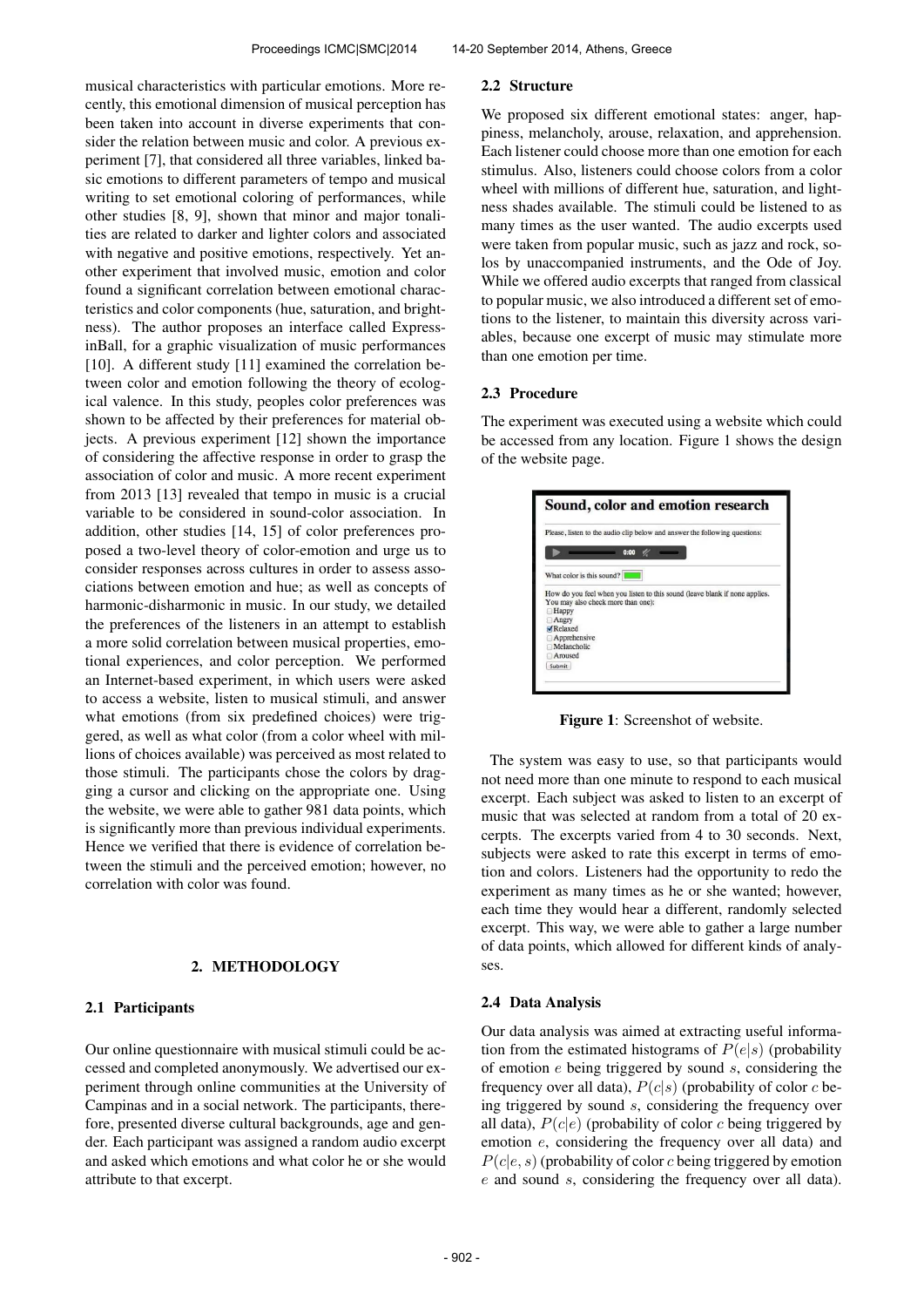These histograms were calculated independently for hue, saturation, and value of the color responses. It was possible to observe some general trends regarding  $P(c|s)$ . In fact, as shown in Table 1 , for the unaccompanied Alto Sax excerpt we retrieved a high value, with the hue either red or yellow; for Flute, a high value; for Violin Tremolo, dark shades of gray; for Piano, average shades of gray; and finally, for the Ode to Joy, mainly red or green.

| Audio content  | Color polarization                   |  |  |
|----------------|--------------------------------------|--|--|
| Gipsy Alto Sax | High value, hue either red or yellow |  |  |
| Violin Tremolo | Dark shades of gray                  |  |  |
| Piano          | Mid shades of gray                   |  |  |
| Ode to Joy     | Mainly red or green                  |  |  |

Table 1: Few polarizations for color with a given sound.

After identifying the above trends, we made similar observations for  $P(c|e)$ . Again, we revealed a number of general tendencies among the respondents, which are shown in Table 2.

| Emotion      | Hue         | Saturation | Value |
|--------------|-------------|------------|-------|
| Angry        | Red         | Low        | Mid   |
| Happy        | Orange, Red | Any        | High  |
| Melancholic  | Any         | Mid        | High  |
| Apprehensive | Red         | Low        | Low   |
| Aroused      | Red         | Low        | Mid   |
| Relaxed      | Orange, Red | Low        | High  |

**Table 2:** Remarking characteristics of  $P(c|e)$ .

Figure 2 provides histograms that show the respective distributions of value, hue, and saturation for chosen colors for each emotion.

From here, our analytical procedure consisted of two contrasting approaches, which corresponded to two separate hypotheses. First, we aimed to find whether audio stimuli would be consistently correlated to one or a group of perceived emotions. Second, we tried to detect whether the emotions triggered by the musical stimuli could help predict color perception. In the first analysis, we calculated the probability  $P(e|s)$  that a certain emotion would be triggered by a stimulus. This probability was calculated based on the frequency that each emotion e was selected by users, divided by the total number of responses to each stimulus s. After that, Wilsons interval of confidence was used to give a lower bound for  $P(e|s)$  with a certainty of 95%.

We verified that, for many of our stimuli,  $P(e|s)$  is significantly high, reaching levels of 80%, which means there is a high chance that a particular emotion is triggered by musical excerpt. However, there are many stimuli that do not consistently trigger a limited number of emotions in random individuals. Both these findings are useful for therapy purposes, even if predictions are not reliable enough to substitute an individual assessment of the emotion, as all subjects do not share the same response. In the second analysis, we used the hue, saturation, and value of the



colors attributed to each stimulus to generate six-level histograms, estimating the probabilities  $P(c|s)$ ,  $P(c|e)$  and  $P(c|e, s)$ . If emotion is relevant to the prediction of color, then the entropy of  $P(c|e, s)$  will be much lower than that of  $P(c|s)$  and  $P(c|e)$ . Hence, we calculated the entropy of all spectrograms and verified the significance of the difference between averages using a t-test.

We have verified that, indeed,  $P(c|e, s)$  has much lower entropy than  $P(c|s)$  and  $P(c|e)$  ( $p < 0.5\%$ ). This means that knowing that a particular sound triggers some emotion in an individual allows a better prediction of the related color. However, we have also verified that the estimated colors are not exact, as the results show as areas in the color spectrum.

# 3. CONCLUSION

We presented an Internet-based experiment that aimed at detecting whether auditory stimuli would trigger particular emotions or color in a comparatively large number of respondents. Our results show that sound and emotion,